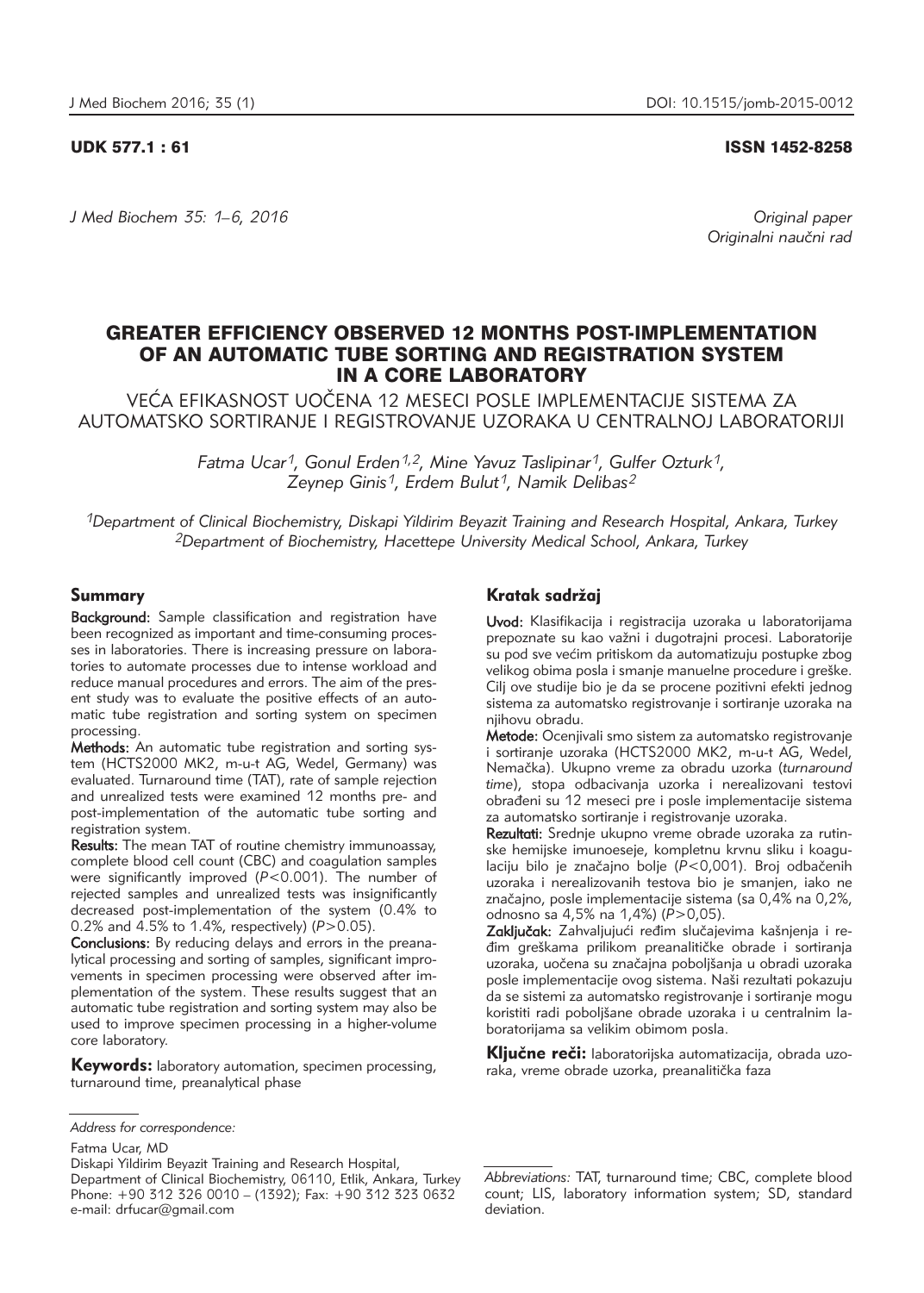## **Introduction**

Laboratory centers are faced with variable and difficult tasks throughout the workday and are depended upon to provide reliable laboratory data. A major proportion of difficult tasks in laboratory medicine includes handling errors in patient identification, phlebotomy, sample handling, sample classification and these are critical for the downstream procedures accomplished in the analytical phase (1–3).

Registration and sorting of specimens are the initial steps and key procedures in laboratory testing. These initial steps can be done either by automatic systems or manually (4, 5). There is increasing pressure on laboratories to automate processes due to intense workload and reduce manual procedures and errors (6, 7). The turnaround time (TAT) is often used by clinicians as an indicator of laboratory performance. Non-analytical delays might be responsible for up to 96% of the total TAT (8, 9).

The laboratory evaluated in the present study is a high-volume core laboratory that accepts approximately 4,250 specimens and performs 20,657 tests per day. Samples in different tubes from six peripheral clinics are submitted to this central laboratory and, therefore, specimen traffic is busy. Prior to the purchase of the automatic tube sorting and registration system, all specimens were checked and manually sorted by three technicians. Following this, sample registration was completed by reading the tubes individually with a barcode reader. The manual system was perceived to negatively affect laboratory processing, from the start of sample registration to the device entry and subsequent test request-outcome duration. In addition, errors were observed from time to time in tube sorting due to manual operations that resulted in a considerable waste of time. Errors experienced in tube sorting with manual processing were sorting mislabelled tubes, unlabelled tubes, specimen lost, wrong destination entered for tubes and mixed tubes. These errors were resulting in a high number of unrealized tests (test not done). As a result of the initial review, laboratory management determined there was a need for an automated and quick tube sorting system to address the problems in preanalytical processes and purchased an automatic tube registration and sorting system. The benefits of total laboratory automation have been reported in various studies (10–13). However, few studies to date have focused on the outcomes of implementation of automatic tube registration and sorting systems. The aim of the present study was to evaluate the effects of an automatic tube registration and sorting system on specimen processing performance in a high-volume core laboratory.

#### Materials and Methods

An automatic tube registration and sorting system (HCTS2000 MK2, m-u-t AG, Wedel, Germany)



Figure 1 Overview, illustrating placement of various components of HCTS2000 MK2 system.

(*Figure 1*) was evaluated. All data were collected from the laboratory information system (LIS) and were examined 12 months pre- and post-implementation of the automatic tube sorting and registration system. TAT, rate of rejected samples and unrealized tests (samples that reached the laboratory but requested tests were not completed for variable reasons such as sample sorting errors, wrong specimen types and mislabelled/unlabelled specimens) were compared. Preand post-implementation periods were subgrouped into three periods within each year. Because of the high quantity of TAT data, random sampling was performed in each period. TAT in the laboratory was defined as the interval from blood-draw to the verification of results in the LIS. The study was approved by the institutional ethics committee.

### *System description of HCTS2000 MK2*

The HCTS2000 MK2 was designed for clinical laboratories to complete sample registration and sort closed primary sample tubes in accordance with barcode information and through queries in the LIS. The HCTS2000 MK2 system is a registration and sorting system used before centrifugation and can process various sizes of cylindrical tubes without adjustment and several tube sizes can be mixed together in a single load. Except for sedimentation tubes with citrate, all common tubes, including chemistry, hematology and coagulation tubes (serum, EDTA, heparin, citrate), are easily processed. A limitation of this system is that it cannot process sedimentation tubes with citrate and urine samples. HCTS2000 MK2 sorts up to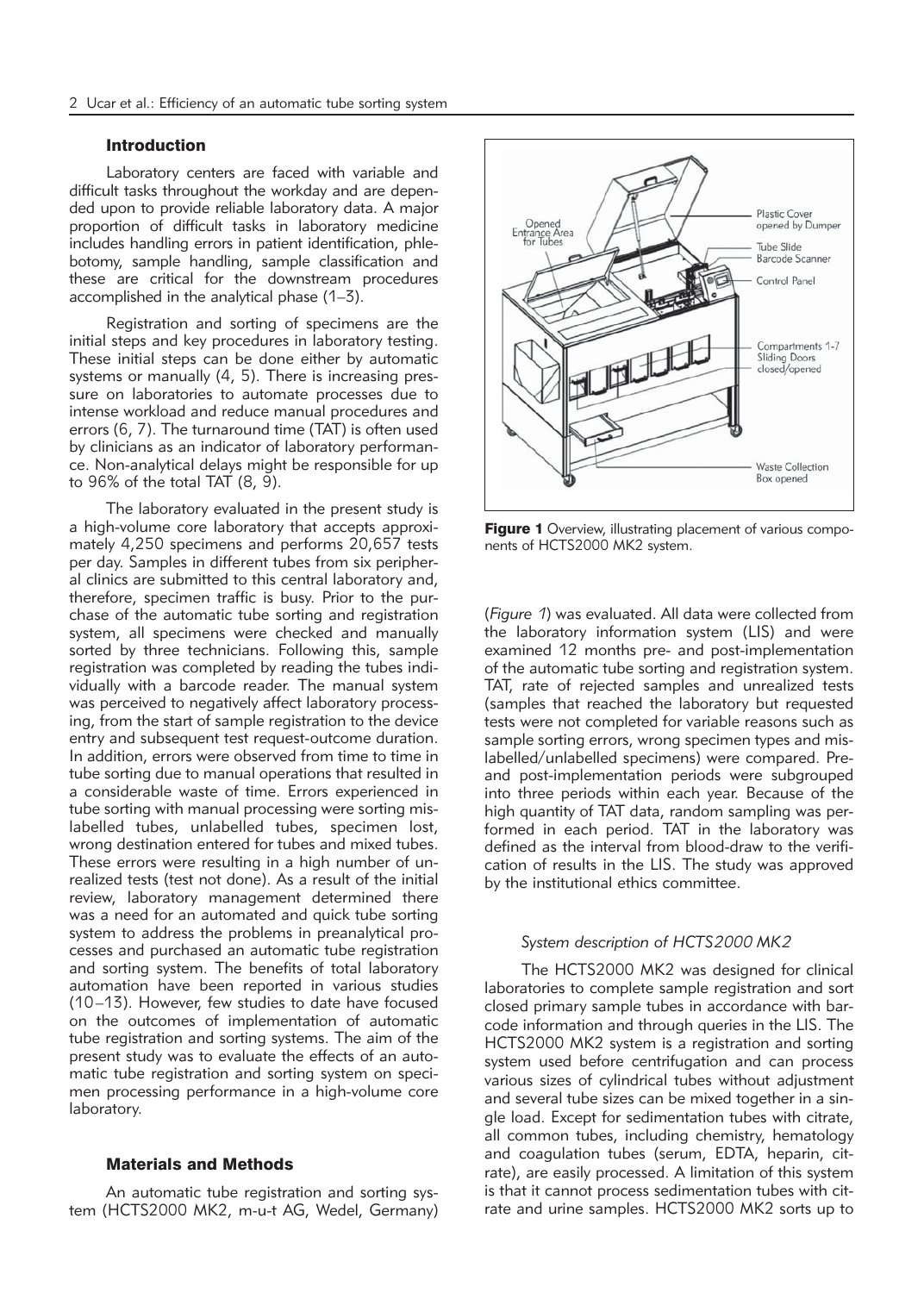2,000 tubes per hour. Each tube is separated from the others, its unique identification barcode is scanned and it is sorted into one of 7 target bins according to the barcode information. Barcodes can have up to 30 characters. Sorting rules can be defined by the scanned barcodes or querying the LIS. Up to 10 different sorting rules can be stored in the HCTS2000 MK2, making it flexible and adaptable for different sorting routines required by laboratories. Moreover, if there is a deformation of the sample barcode and/or if the barcode is pressed into a different code, or if there are cases that the LIS cannot approve, these tubes are then discarded into a box for unidentified samples. The system has not read the barcode of such tubes and sends them to an unidentified sample tubes compartment. There are no racks to be filled. Scanning, identifying and sorting into the target bins are done fully automatically. The system can be used as a stand-alone device or connected to a LIS.

#### *Statistical analyses*

All statistical analyses were performed using the SPSS statistical software version 15.0 (SPSS, Chicago, IL, USA). Pre- and post-implementation phases were subdivided into three periods in each year. Each pre-implementation subgroup was compared with the similar period in the post-implementation subgroup. The TAT of routine chemistry immunoassay, CBC, coagulation and specific immunoassay samples was calculated as mean and standard deviation (SD) for each period. An independent t test was used to test

for significance differences between the TATs of each period. The Chi-square test or Fisher's exact test, where appropriate, was used to compare the frequency of sample rejection and unrealized test in the preand post-implementation periods. A *P* value < 0.05 was considered indicative of statistical significance.

#### **Results**

The number of tests performed in the laboratory in the year prior to establishing the automated system was 3,286,346. Pre-implementation, the number of patients was 457,143, the number of sample tubes was 820,081, the number of unrealized tests was 148,886 (4.5%) and the number of rejected samples was 3,351 (0.4%). In the 12 months postimplementation, the number of tests performed in the laboratory was 4,874,670, the number of patients was 459,476, the number of sample tubes was 920,152, the number of unrealized tests was 68,874 (1.4%) and the number of rejected samples was 1,661 (0.2%). Although the frequencies of rejected samples and unrealized tests were found decreased in the post-implementation period, the differences were not statistically significant (*P*>0.05). The mean TAT of routine chemistry immunoassay, CBC and coagulation samples significantly improved (*P*<0.001). However, no significant improvement in specific immunoassay TAT was observed after implementation of the tube registration and sorting system (*Table I*). Box plots graphs of the TAT for routine chemistry immunoassay, CBC and coagulation samples are shown in *Figure 2*.

**Table I** Turnaround time of test profile groups (all data were expressed as mean $\pm$ SD). (*P* value was estimated by comparing each pre-implementation subgroup with the similar period in post-implementation subgroup).

| Pre-implementation                                |                                     |                             |                                     | Post-implementation                 |                           |                          |                                       |
|---------------------------------------------------|-------------------------------------|-----------------------------|-------------------------------------|-------------------------------------|---------------------------|--------------------------|---------------------------------------|
| <b>Test Profile</b>                               | 1 <sup>st</sup> period<br>TAT (min) | $2nd$ period<br>TAT (min)   | 3 <sup>rd</sup> period<br>TAT (min) | 1 <sup>st</sup> period<br>TAT (min) | $2nd$ period<br>TAT (min) | 3rd period<br>TAT (min)  | P                                     |
| Routine chemistry<br>immunoassay profile (n=5347) | $296 \pm 82$                        | $319 \pm 108$<br>$(n=5351)$ | 333±94<br>$(n=4565)$                | $280 + 84$<br>$(n=4782)$            | $295 + 81$<br>$(n=4782)$  | $282 + 80$<br>$(n=4604)$ | $<$ 0.001*, $<$ 0.001**, $<$ 0.001*** |
| CBC profile                                       | $219 + 99$<br>$(n=2027)$            | $224 \pm 98$<br>l (n=2019)  | $217+75$<br>$(n=1543)$              | $184 \pm 66$<br>$(n=1742)$          | $197+79$<br>$(n=1943)$    | $196 + 85$<br>$(n=2020)$ | $<$ 0.001*, $<$ 0.001**, $<$ 0.001*** |
| Coagulation profile                               | $218 + 80$<br>$(n=1596)$            | $220 \pm 78$<br>$(n=1598)$  | $223 \pm 70$<br>$(n=1746)$          | $201 \pm 78$<br>$(n=1745)$          | $190 + 71$<br>$(n=1600)$  | $185 + 60$<br>$(n=1746)$ | $<$ 0.001*, $<$ 0.001**, $<$ 0.001*** |
| Specific<br> immunoassay profile                  | $288 + 63$<br>$(n=136)$             | $281 \pm 86$<br>$(n=140)$   | $284 + 79$<br>$(n=144)$             | $264 + 85$<br>$(n=161)$             | $265 \pm 74$<br>$(n=163)$ | $347 + 127$<br>$(n=164)$ | $0.059$ *, 0.262**, 0.002***          |

\**P* value, compared with pre- and post-implementation for 1st period

\*\* *P* value, compared with pre- and post-implementation for 2nd period

\*\*\* *P* value, compared with pre- and post-implementation for 3rd period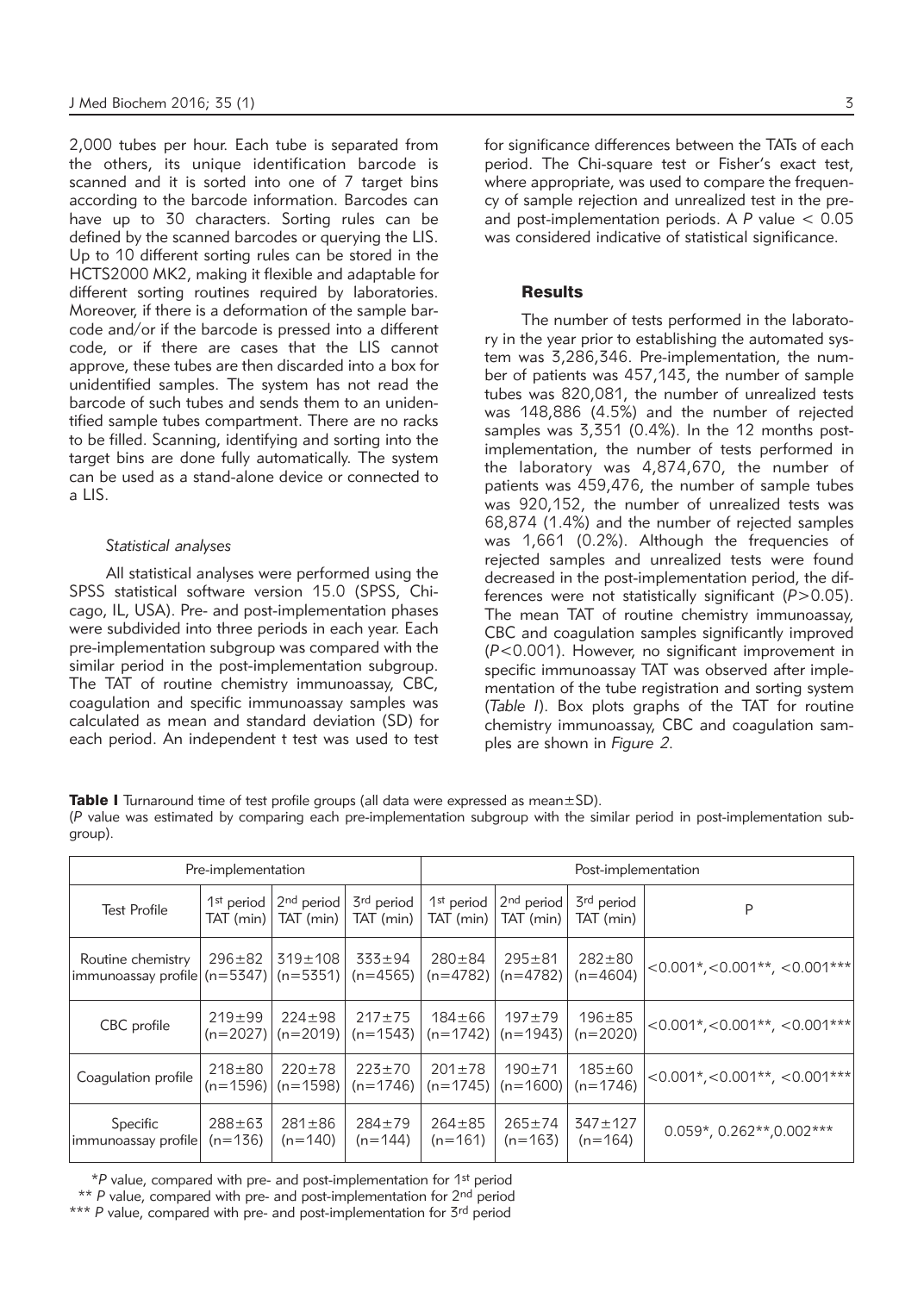

Figure 2 (A) Box plots graphs of the TAT for routine chemistry immunoassay samples; (B) TAT for CBC samples; (C) TAT for coagulation samples.

## **Discussion**

Implementation of the automated system had a dramatic impact on the quality, TAT and efficiency of the laboratory workload. The results of the present study showed that significant improvements in TAT were observed by reducing delays and errors in the preanalytical processing and sorting of samples after establishment of the system.

Holman et al. (10) showed that an automated preanalytical processing unit (GENESIS FE500) significantly reduced the work associated with specimen processing, decreased the number of laboratory errors due to specimen sorting, labelling and aliquoting and improved the integrity of specimen handling throughout the specimen processing steps. Different from the system mentioned above, the HCTS2000 MK2 system just included automatic registration and sorting. In the present study, similar to the findings of Holman et al, HCTS2000 MK2 system reduced the work associated with specimen processing and improved the integrity of specimen handling. The HCTS2000 MK2 system decreased specimen rejection rates and the number of unrealized laboratory tests. We also report that the number of human resourced errors, such as slow sorting of mislabelled tubes, wrong destination entered for tubes and mixed tubes, was decreased.

Most of the sample rejection criteria include factors (lipemic, hemolytic and clotted sample etc.) revealed after sample registration and sorting procedures. In the present study, the frequencies of rejected samples and unrealized tests were found decreased in the post-implementation period. However, the differences were not statistically significant. Numerical improvements in the sample rejection rate

can be related to timing in regard to rapid intervention due to mislabelled tubes, wrong destination entered tubes and mixed tubes. Mislabelled or wrong destination entered tubes staying at room temperature at wrong destinations for a long period had mostly been rejected due to stability problems before implementation. After implementation; mislabelled or wrong destination entered tubes can easily be recognized among the correctly labelled tubes. Corrections may be applied and these tubes can be transferred to the correct destination as soon as possible.

In another study, Hawker et al. (14, 15) evaluated the implementation of an automated sorting system (MDS AutoLab™ Systems) on performance results over three years in a large reference laboratory. They showed that the median TAT decreased by an estimated 7 hours and the number of lost specimens decreased by 58% after implementation of the system. In the present study, the TAT significantly decreased for routine chemistry immunoassay, CBC and coagulation samples. However, no significant improvement in specific immunoassay TAT was observed after establishment of the tube registration and sorting system. Even an increase in the mean TAT of specific immunoassays during the post-implementation period (especially in the 3<sup>th</sup> period) was observed. This might have occurred because the specific immunoassay test workload/menu was expanded after implementation of the system. AntiTG and AntiTPO assays were added to the specific immunoassay group causing nearly a twofold increase in total test numbers for the specific immunoassay system. This significant increase could have prevented improvement in the specific immunoassay TAT.

Many studies that have been conducted aimed to shorten laboratory TAT (8, 16–21). In the present study, an automatic tube registration and sorting sys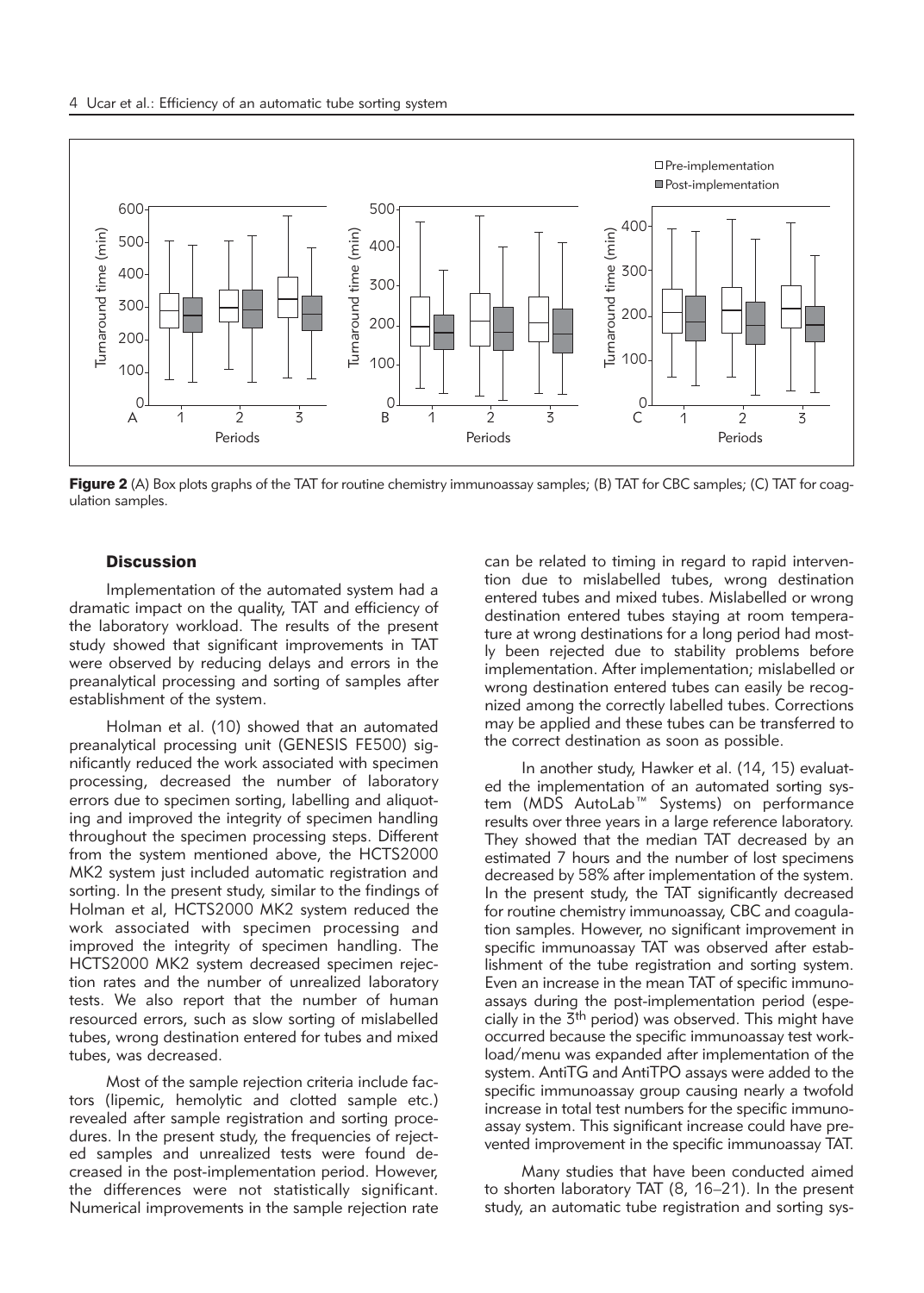tem improved laboratory efficiency by decreasing turnaround time. Another major advantage of the system used in the present study is that sample registration and sorting systems can be implemented by one staff member with minimal training. Laboratories should decide to purchase such systems according to their workload and considering cost ratios. Laboratory managers need to evaluate real-life installations of the various vendors thoroughly, before they make purchase decisions (4). It is difficult to balance cost with the goals of quality, patient safety and clinical service demands (22).

There are several potential limitations to the present study. The major limitation was that due to LIS constraints, all data could not be obtained and analyzed during the 2-year period. Because of the LIS constraints, a limited amount of data was selected for analysis by random sampling. Small differences in TATs for the routine chemistry immunoassay were also observed during the three sub-periods before or after implementation of the tube registration and sorting system (*Table I*). This might suggest that unknown

#### **References**

- 1. Streitberg GS, Angel L, Sikaris KA, Bwititi PT. Automation in clinical biochemistry: core, peripheral, STAT, and specialist laboratories in Australia. J Lab Autom 2012; 17: 387–94.
- 2. Lippi G, Guidi GC, Mattiuzzi C, Plebani M. Preanalytical variability: the dark side of the moon in laboratory testing. Clin Chem Lab Med 2006; 44: 358–65.
- 3. Lima-Oliveira G, Lippi G, Salvagno GL, Picheth G, Guidi GC. Laboratory Diagnostics and Quality of Blood Collection. J Med Biochem 2015; 34: 288–94.
- 4. Hoffmann GE. Concepts for the third generation of laboratory systems. Clinica Chimica Acta 1998; 27: 203–16.
- 5. Da Rin G. Pre-analytical workstations as a tool for reducing laboratory errors. J Med Biochem 2010; 29: 315–24.
- 6. Sédille-Mostafaie N, Engler H, Lutz S, Korte W. Advancing haemostasis automation – successful implementation of robotic centrifugation and sample processing in a tertiary service hospital. Clin Chem Lab Med 2012; 15: 1–6.
- 7. Chow AT, Kegelman JE, Kohli C, McCabbe DD, Moore JF. Application of existing technology to meet increasing demands for automated sample handling. Clin Chem 1990; 36: 1579–82.
- 8. Goswami B, Singh B, Chawla R, Gupta VK, Mallika V. Turn Around Time (TAT) as a Benchmark of Laboratory Performance. Ind J Clin Biochem 2010; 25: 376–9.
- 9. Manor PG. Turnaround times in the laboratory: a review of the literature. Clin Lab Sci 1999; 12: 85–9.

In conclusion, by reducing delays and errors in the preanalytical processing and sorting of samples, significant improvements in TAT were made after establishment of the automated system. Implementation of the system also decreased specimen rejection rates and the number of unrealized laboratory tests. Technological advances in laboratory systems have made an important difference in laboratory workload and efficiency, reducing manual processes and errors as well as increasing data reliability. An automatic tube registration and sorting system might also be indicated for improvement of specimen processing in a higher-volume core laboratory.

## Conflict of interest statement

The authors stated that they have no conflicts of interest regarding the publication of this article.

- 10. Holman JW, Mifflin TE, Felder RA, Demers LM. Evaluation of an Automated Preanalytical Robotic Workstation at Two Academic Health Centers. Clin Chem 2002; 48: 540–8.
- 11. Felder RA, Boyd JC, Margrey K, Holman W, Savory J. Robotics in the medical laboratory. Clin Chem 1990; 36: 1534–43.
- 12. Markin RS, Whalen SA. Laboratory automation: trajectory, technology, and tactics. Clin Chem 2000; 46: 764–71.
- 13. Middleton SR. Developing an automation concept that is right for your laboratory. Clin Chem 2000; 46: 757–63.
- 14. Hawker CD, Garr SB, Hamilton LT, Penrose JR, Ashwood ER, Weiss RL. Automated transport and sorting system in a large reference laboratory: part 1. Evaluation of needs and alternatives and development of a plan. Clin Chem 2002; 48: 1751–60.
- 15. Hawker CD, Roberts WL, Garr SB, Hamilton LT, Penrose JR, Ashwood ER, et al. Automated transport and sorting system in a large reference laboratory: part 2. Implementation of the system and performance measures over three years. Clin Chem 2002; 48: 1761–67.
- 16. Jalili M, Shalileh K, Mojtahed A, Mojtahed M, Moradi-Lakeh M. Identifying Causes of Laboratory Turnaround Time Delay in the Emergency Department. Arch Iran Med 2012; 15: 759–63.
- 17. Nørgaard B, Mogensen CB. Blood sample tube transporting system versus point of care technology in an emergency department; effect on time from collection to reporting? A randomised trial. Scan J Trauma Resusc Emerg Med 2012; 20: 71.